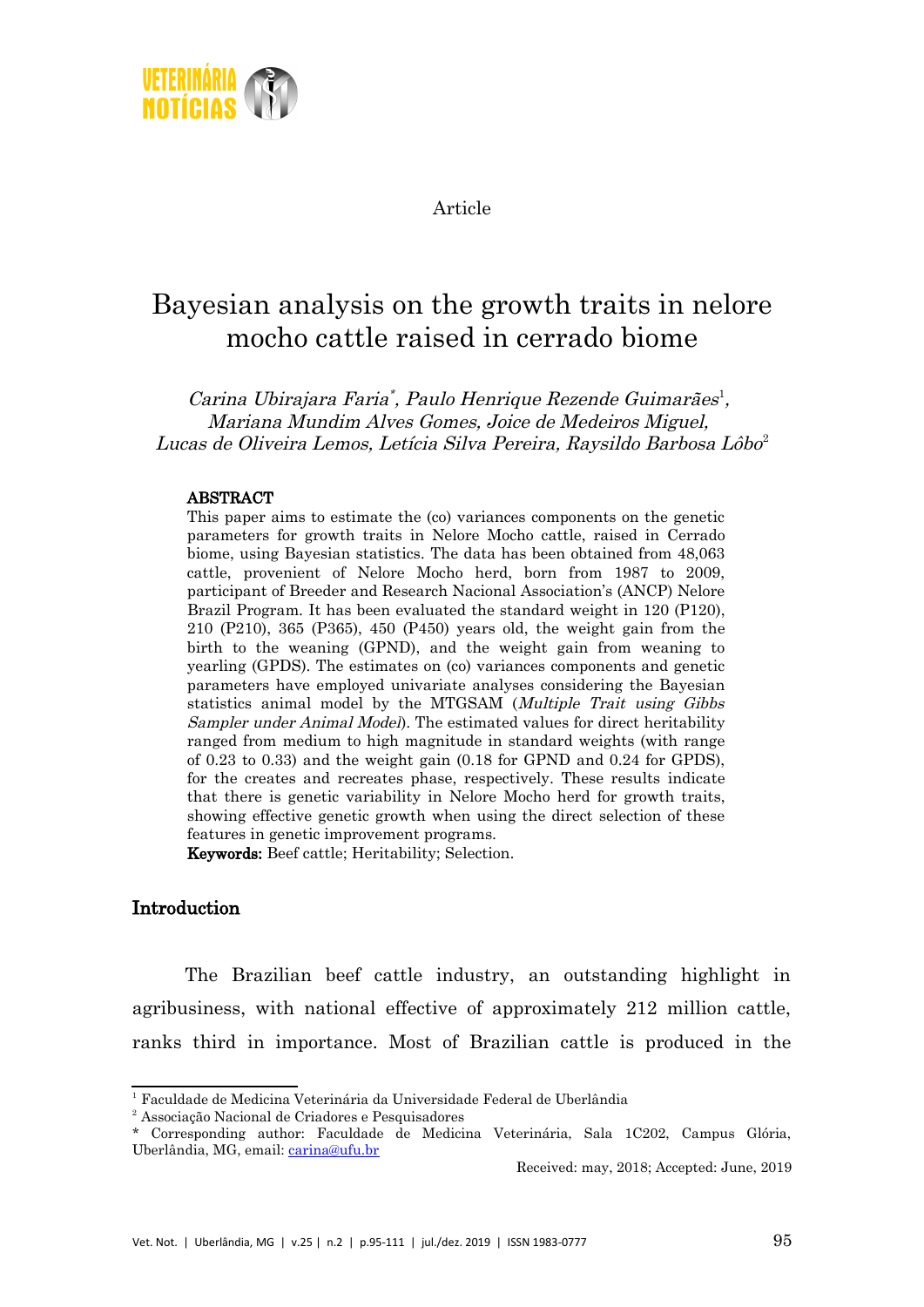Cerrado, where herding consists of zebu cattle well adapted to tropical conditions, the Nelore and Nelore Mocho that account for almost 90% of zebu (Bos indicus) present in Brazil (ABIEC, 2012).

Despite this favorable scenario, the economic agents involved in cattle meat production and marketing acknowledge the need to improve productivity levels; therefore, increasing the country's competitiveness in the international market. However, there are few studies addressing estimates of genetic parameters for growth traits in Nelore Mocho cattle (SOUZA et al., 2004; LIMA et al., 2005; MALHADO et al., 2005; SANTOS et al. 2005), as well as those focusing on cattle in the Cerrado.

Traditionally, the Restricted Maximum Likelihood (REML) method is the most widely adopted in genetic evaluation programs. Opposing this trend, several studies employed new methods for obtaining estimates of (co) variance components and genetic parameters (FARIA et al, 2007). Among these, there is the Bayesian analysis, made possible by Gibbs Sampling from the methods of Markov Chain Monte Carlo (MCMC), which considers the population parameters as random variables and enables integrating prior probabilities (a priori) in the data, resulting in posterior probabilities (a posteriori) and consequently better accuracy (VAN TASSEL & VAN VLECK, 1996).

From the knowledge on estimates of variance components and genetic parameters for growth traits, new selection indices will be used to identify superior genotypes in different production systems, accelerating genetic progress of the cattle herds of Nelore Mocho breed. Thus, this study aims to estimate the components of (co) variance and genetic parameters for growth traits in Nelore Mocho cattle bred in the Cerrado biome by using Bayesian statistics.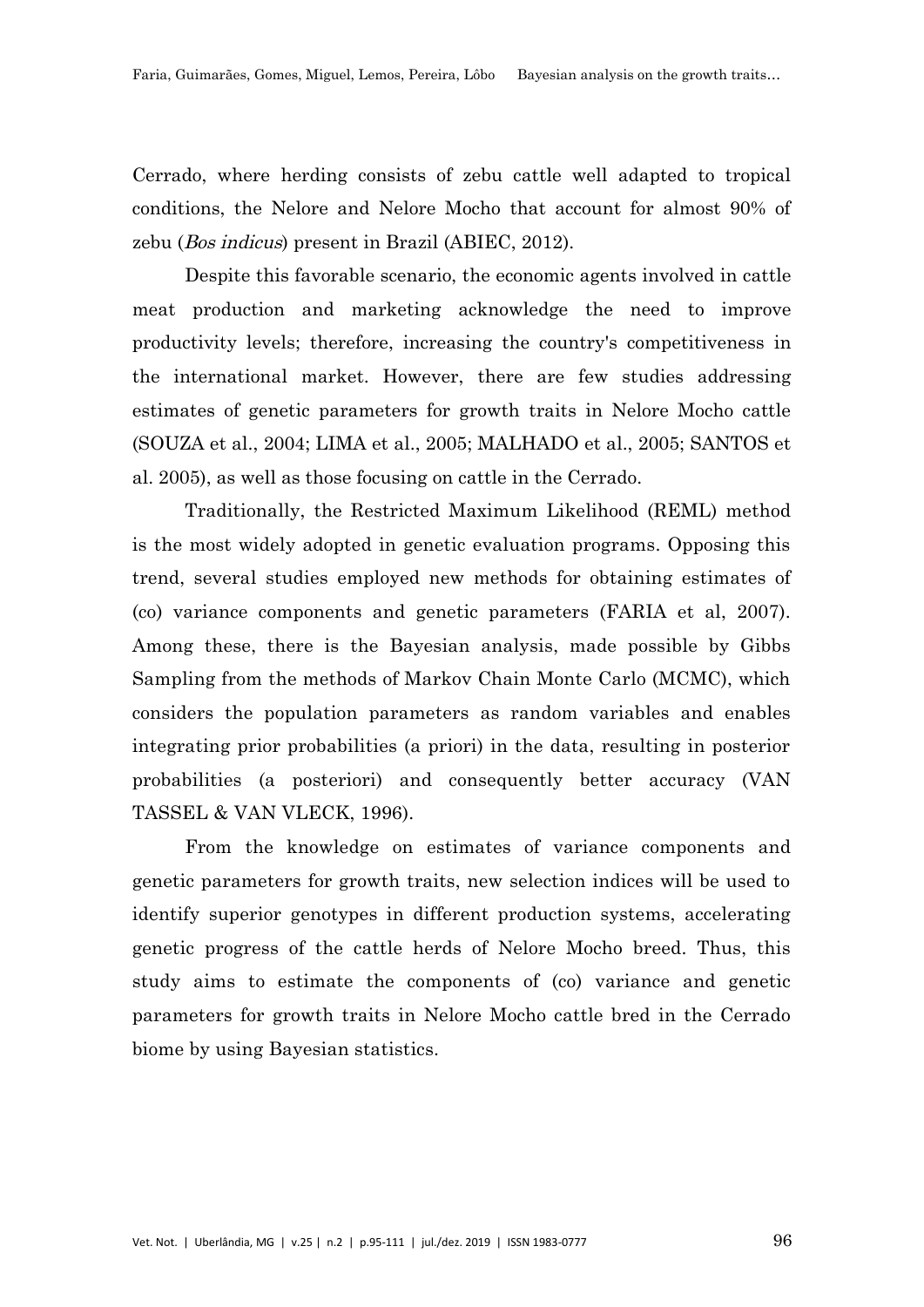# Material and methods

The data set consisted of 48,063 measurements of cattle born between 1987 and 2009, from herds of Nelore Mocho breed, participant in the Nelore Brazil Program of the National Association of Breeders and Researchers (ANCP). Those animals have been raised on pasture in the Cerrado biome, from Brazilian states with the largest continuous areas of this biome, such as the states of Goiás, Minas Gerais, Mato Grosso, Mato Grosso do Sul and Tocantins.

We have evaluated 48,046 standardized weights at 120 (P120), 39,615 to 210 (P210), 26,752 to 365 (P365) and 22,869 to 450 (P450) days old, in addition to 27,428 data on weight gain from birth to weaning (GPND) and 22,477 weight gain from weaning to yearling (GPDS). For descriptive statistical analysis and formation of contemporary groups the Statistical Analysis System (SAS, 2004) has been used.

In the formation of contemporary groups for the growth traits, the study has considered grouping the animals born on the same farm, the same year same birth season, same sex and same management batch. The effect of birth season resulted into four classes division: animals born between February and April, from May to July, August to October, and from November to January, according to the distribution of births that commonly occur in this biome.

In the database formatting was considered the elimination of groups with less than four animals. Beyond this restriction, outliers were also removed, which corresponded to animals with measurements of 3.5 standard deviations from the median of contemporary group. The formation of contemporary groups resulted in 2,136 groups for characteristic P120; 2,239 to P210; 1,750 to P365; 1,593 to P450; 1,676 for GPND and 1,555 for GPDS. The relationship matrix included 280,779 animals, at least seven generations.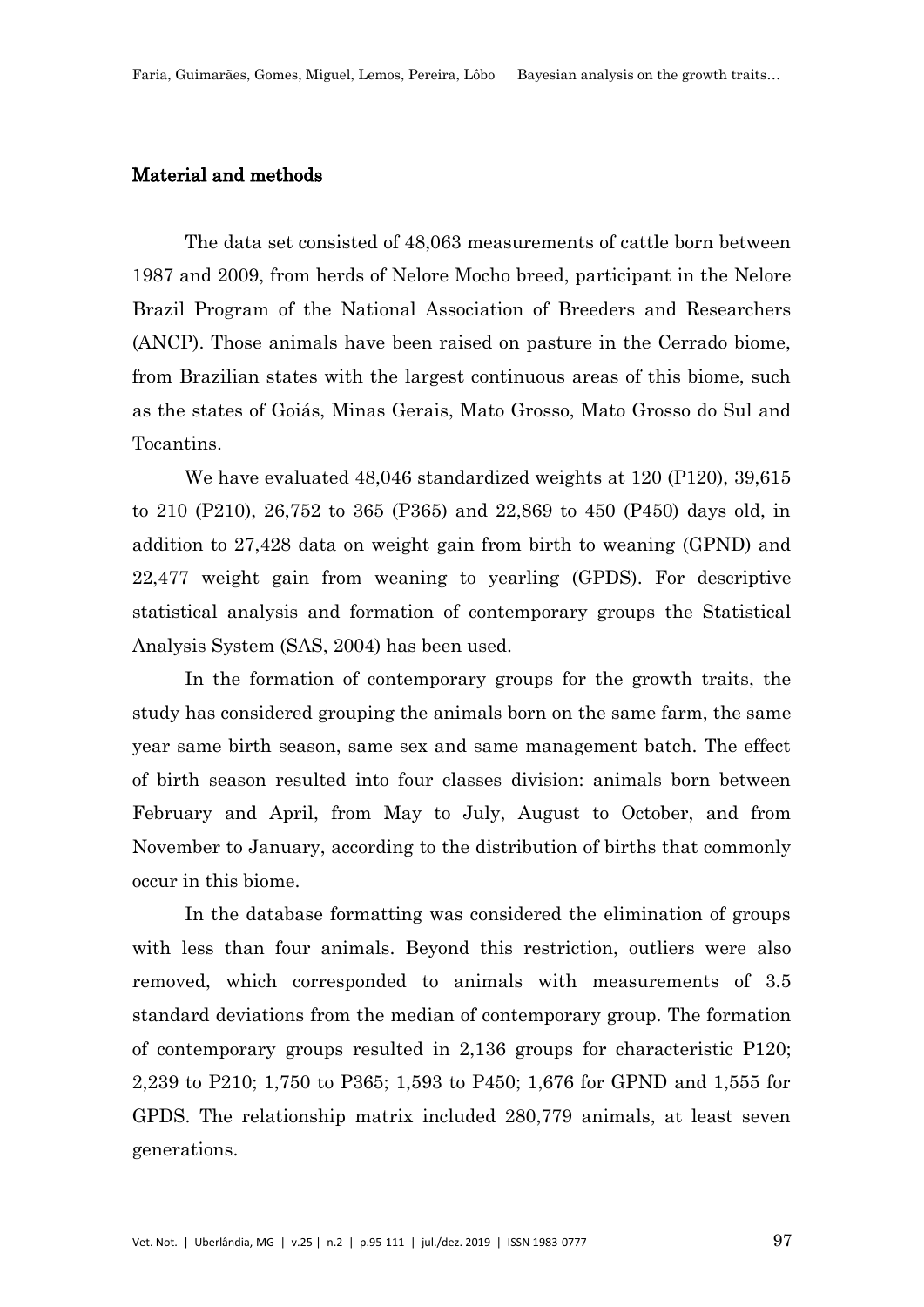Single-trait analyses were performed using the MTGSAM application (Multiple Trait using Gibbs Sampler under Animal Model) developed by Van Tassel & Van Vleck (1996). The animal model is represented in matrix notation:

$$
y = X\beta + Z_1a + Z_2m + Z_3c + e
$$

where y is the vector of observations,  $\beta$  is the vector of fixed effects,  $\alpha$  is the vector of random effects which represent the additive genetic values from each animal,  $m$  is the vector of random effects that represent the maternal additive breeding values,  $c$  is the vector of uncorrelated random effects (maternal permanent environment),  $e$  the vector of random residual effects, and X,  $Z_1$ ,  $Z_2$  e  $Z_3$  are the incidence matrices relating observations to fixed effects and maternal and direct additive genetic random effects and uncorrelated, respectively.

For all growth traits were assumed as fixed effects the contemporary groups (CG) and the age class at calving (CIVP), while the latter was divided into: less than or equal to three years, three to four years; four to five years; five to six years, six to ten and greater than ten. Note that while carrying on the Bayesian statistics all the effects are considered random effects.

In implementing the Gibbs sampling, we considered the size of the initial chain of 300,000 cycles, so that the first 50,000 cycles were discarded, and sampled every 1,000 cycles; thus, totaling 250 samples. The convergence criterion adopted was  $10^{-9}$ .

To verify the accuracy of the estimates was used the Monte Carlo method to assess error, obtained by the square root of the value found in the division of the variance of each feature by the number of samples (VAN TASSEL & VAN VLECK, 1996).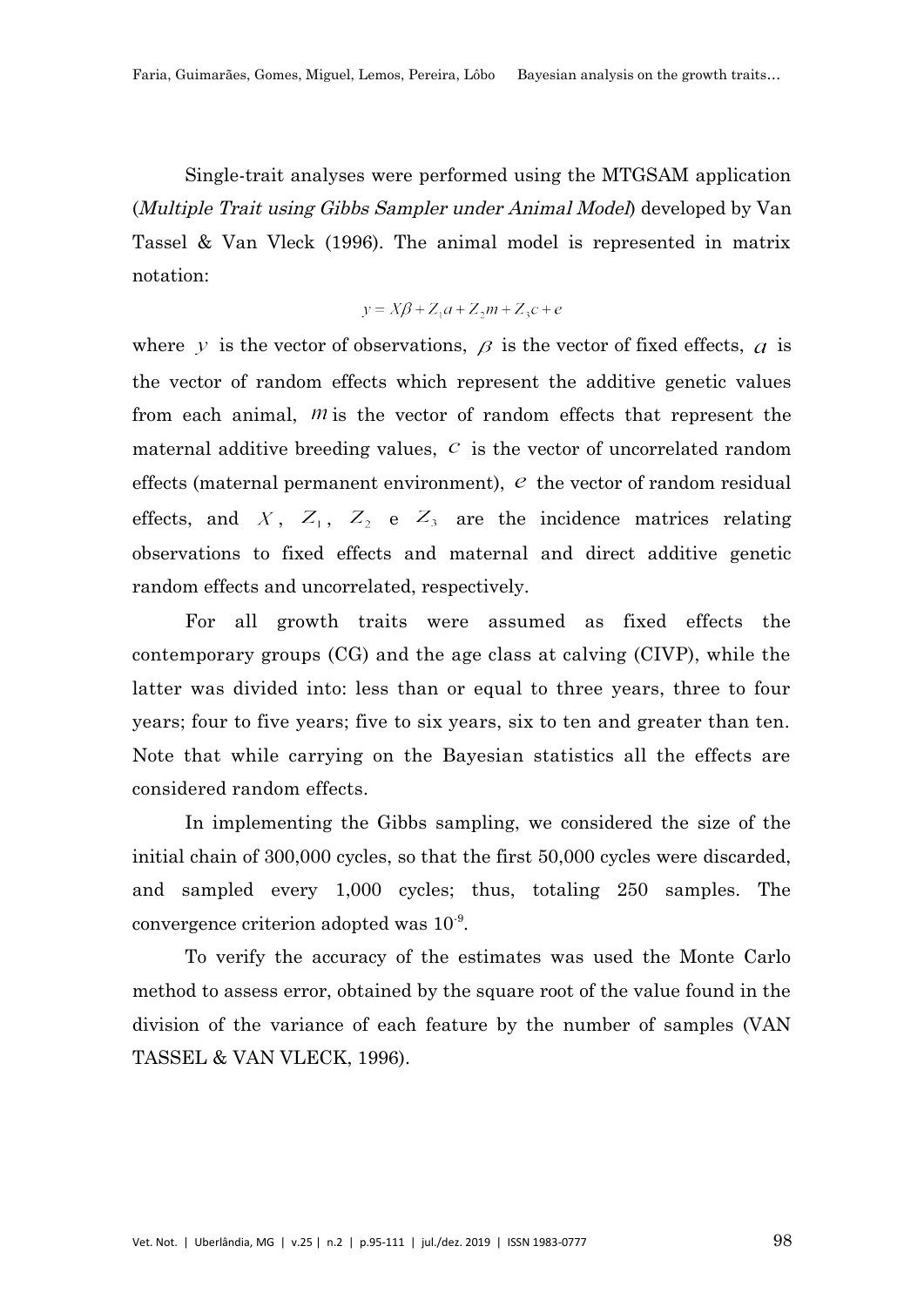### Results and discussion

The mean indexes of Nelore Mocho breed, the mean values, standard deviation, coefficient of variation, minimum and maximum values for growth traits have been measured and are presented on Table 1.

The result obtained for P120 (126  $\pm$  20.11 kg) was similar to those found in the literature for Nelore,  $126 \pm 20.11$  kg by GARNERO et al. (2001) and 121 kg by SIQUEIRA et al. (2003). The mean value found for P210 (184  $\pm$  29.27 kg) was similar to that found by Conceição et al. (2005) and Payá et al. (2007), who worked on standardized weights at 205 days of age (P205) of Nelore Mocho cattle. In the southwestern state of Mato Grosso do Sul, Conceição et al. (2005) evaluated 21,919 animals from 1975 to 2001 and found mean of 181.30 kg. Payá et al. (2007), working on the sub region of Campinas, found mean adjusted weight of 187.34 kg. According to Ferreira et al. (2014), the average obtained weights at 205 days of age (P205) of Nelore cattle reared in pasture in the northern region of Brazil was 176.08 kg. Sena (2013) found an average of 184 kg for P210 days in Nelore animals raised in the Amazonia Legal region.

The results observed in this study for the characteristic P365 (238  $\pm$ 38.64 kg) has also been similar to those found by Payá et al. (2007) and Ferreira et al. (2014), who highlight a mean value of 269.23 kg and 228.42 kg, respectively. Ferraz Filho et al. (2002) obtained mean value of 221.38 kg for P365, working on 5,924 observations from animals born from 1981 to 1992 in the Midwest, Northeast and Southeast Brazil. Experiment by Amaral et al. (2014), carried out on cattle of the Nelore Mocho variety, belonging to herds located in the region Northeast Brazil, has found an average weight of 232.90 kg at 365 days of age.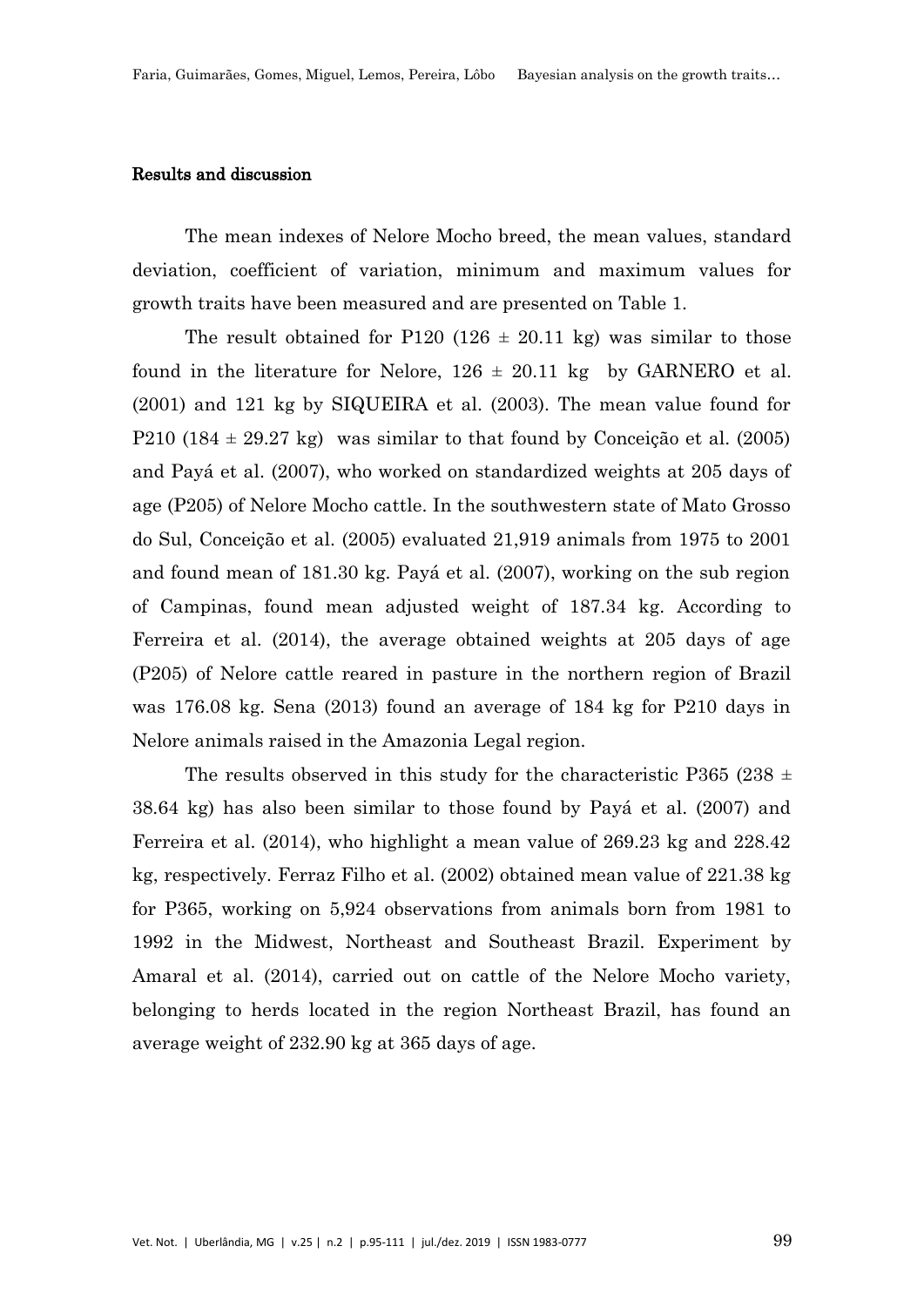| Trait         | $Mean \pm Standard$ | Minimum | Maximum | Coefficient of |
|---------------|---------------------|---------|---------|----------------|
|               | Deviation           | Value   | Value   | Variation (%)  |
| $P120$ (kg)   | $126 \pm 20.11$     | 54      | 222     | 15.93          |
| $P210$ (kg)   | $184 \pm 29.27$     | 74      | 316     | 15.87          |
| $P365$ (kg)   | $238 \pm 38.64$     | 107     | 517     | 16.26          |
| $P450$ (kg)   | $277 \pm 46.96$     | 135     | 589     | 16.94          |
| $GPND$ $(kg)$ | $149 \pm 28.87$     | 43      | 274     | 19.41          |
| $GPDS$ $(kg)$ | $88 \pm 33.03$      | $-43$   | 278     | 37.61          |

|  |  |  |  |  | <b>Table 1.</b> Descriptive statistics of the grow traits 120 (P120), 210 (P210), 365 (P365) and 450 |  |  |  |
|--|--|--|--|--|------------------------------------------------------------------------------------------------------|--|--|--|
|  |  |  |  |  | (P450) days of age, weight gain from birth to weaning (GPND) and weight gain from                    |  |  |  |
|  |  |  |  |  | weaning to yearling (GPDS) in Nelore Mocho cattle, raised on pasture in Cerrado biome.               |  |  |  |

For P450, the result  $(277 \pm 46.96 \text{ kg})$  was similar than those found by Siqueira et al. (2003) and Sena (2013), respectively,  $250 \pm 44.00$  kg and  $262$  $\pm$  45.50 kg. All these studies used Nelore cattle reared in different Brazilian regions. The value obtained in this work for the GPND (149  $\pm$  28.87 kg) was similar than that observed by Marcondes et al. (2000), who found a 155 kg weight gain of Nelore cattle, and the gain of 141.47 kg found by Laureano et al. (2011) who used records of 128,148 animals from Nelore breed, born between the years 1984 and 2006, coming from an agricultural company dedicated to beef cattle breeding, located in the state of São Paulo. Studying animals of Angus breed, Cardoso et al. (2001) found 124 kg weight gain from birth to 205 days of age.

The GPDS  $(88 \pm 33.03 \text{ kg})$  was similar from that found by Marcondes et al. (2000) and Laureano et al. (2011) who obtained 119 kg and 100.93 kg, respectively, working on Nelore. Similar values has also been observed by Cardoso et al. (2004) when evaluated post-weaning weight gain at 205 days for Angus animals, whose results indicated 72 kg with 33 kg standard deviation.

When confronted the phenotypic values of GPND and GPDS, there is a lower weight gain in the growing phase compared to the period from birth to weaning. These values can be explained due to weaning occurs at the end of the rainy season. Moreover, much of the period evaluated to estimate the weight gain from weaning to yearling occurs mainly in the dry season that,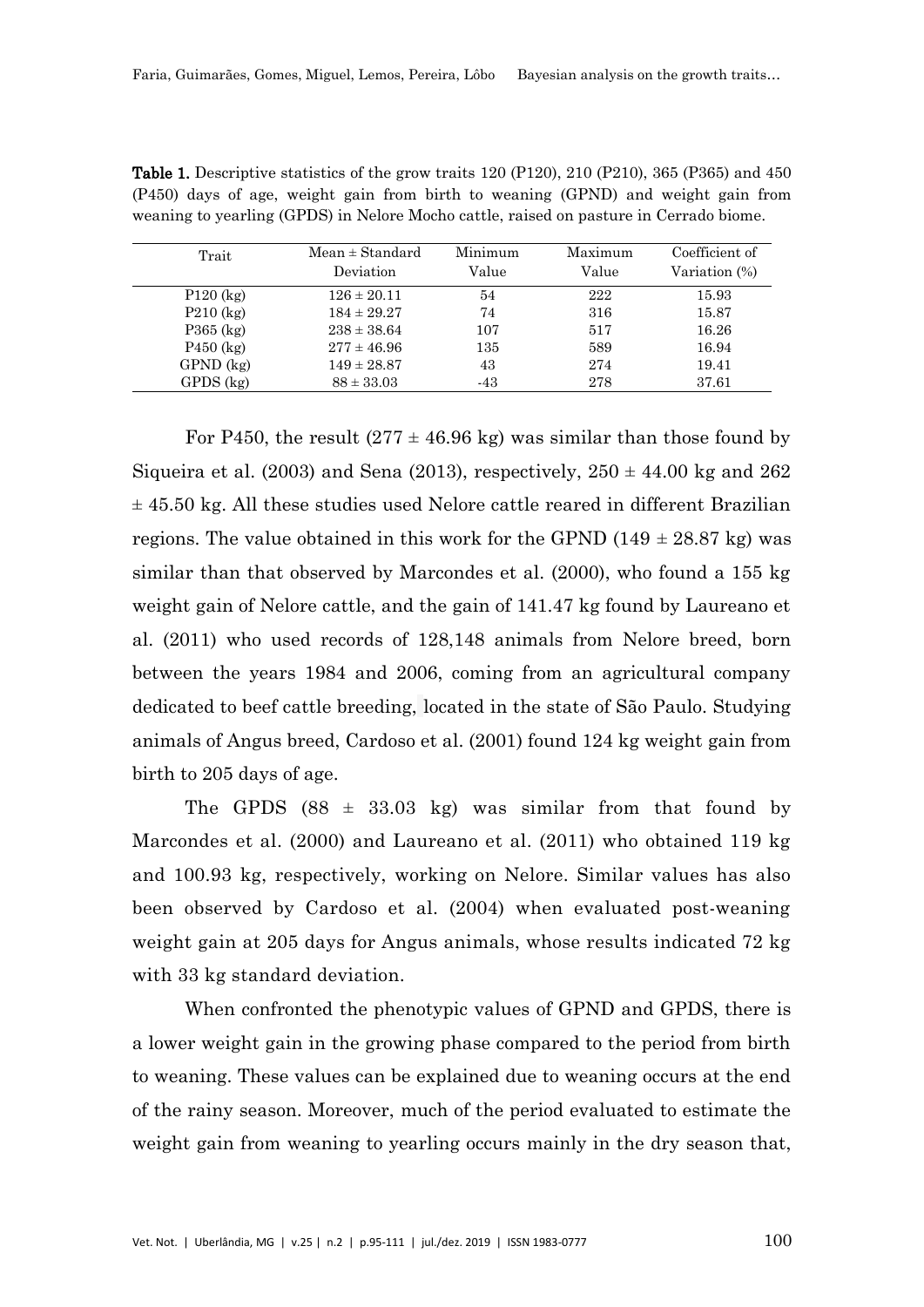due to the smaller forage supply and quality reduction, promotes weight loss in animal rearing. It is found that the coefficient of variation was 37.61% for the GPDS showing the greatest variation of the phenotypic data, which may indicate a greater influence of the environmental effect.

When evaluating the posterior distributions of estimates of genetic parameters for growth, it has been found that the Monte Carlo errors were low (Table 2) for both the direct heritability and maternal heritability indicating that the size of the Gibbs chain was sufficient to obtain accurate estimates of the later means. The Monte Carlo error is considered small when its value added to the mean estimate of heritability distribution does not change the value of this estimate to the second decimal (FARIA et al., 2008).

Table 2. Monte Carlo error estimates of direct and maternal heritability for traits standardized to 120 (P120), 210 (P210), 365 (P365) and 450 (P450) days old weight, weight gain from birth to weaning (GPND) and weight gain from weaning to yearling (GPDS) in Nelore Mocho cattle, raised on pastures in the Cerrado biome.

| Trait            | Monte Carlo Error Estimates |                       |  |  |  |  |
|------------------|-----------------------------|-----------------------|--|--|--|--|
|                  | Direct heritability         | Maternal heritability |  |  |  |  |
| P <sub>120</sub> | 0.0012                      | 0.0010                |  |  |  |  |
| P <sub>210</sub> | 0.0014                      | 0.0008                |  |  |  |  |
| P365             | 0.0016                      | 0.0010                |  |  |  |  |
| P <sub>450</sub> | 0.0018                      | 0.0007                |  |  |  |  |
| <b>GPND</b>      | 0.0012                      | 0.0011                |  |  |  |  |
| <b>GPDS</b>      | 0.0017                      | 0.0010                |  |  |  |  |

The Table 3 shows the estimates of (co) variance components and genetic parameters for growth traits in Nelore Mocho cattle. It resulted that the values of mean, mode and median were similar for all parameters estimated indicating that the posterior marginal distributions tend to a symmetrical distribution. According to Silva et al. (2005), the symmetry of the estimates of central tendency is indicative of convergence of Gibbs sampling chain and an accurate analysis. Convergence is reached when the cycles to determine each parameter in the Gibbs sampling are repeated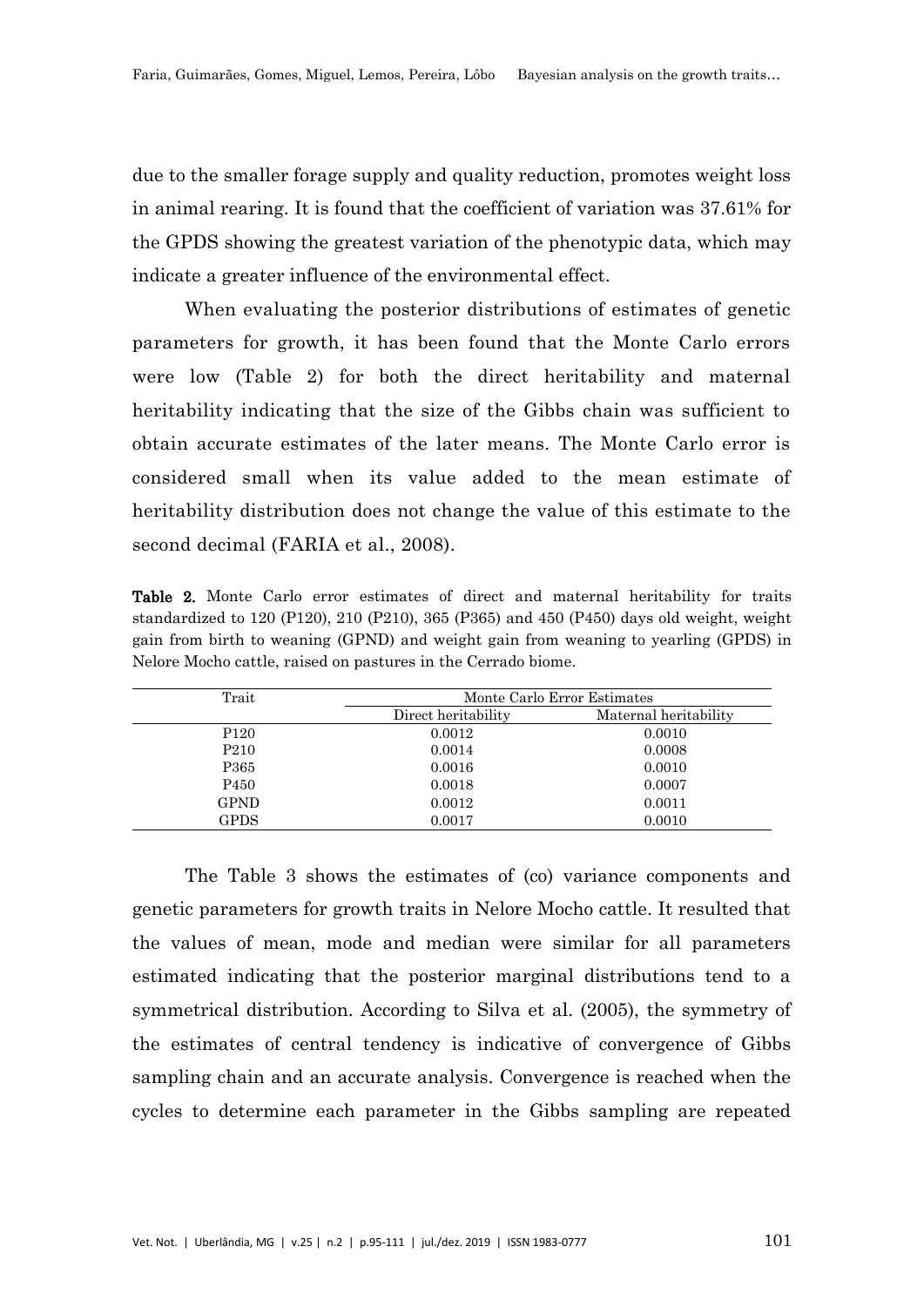many times, tending to a stationary distribution in equilibrium (VAN TASSEL & VAN VLECK, 1996).

Direct heritability estimates for P120 was 0.23, which can be considered of medium magnitude. However, it proves the existence of genetic variability in the Nelore Mocho population. Similar estimates have been found by Gunski et al. (2001), Siqueira et al. (2003), Garnero et al. (2010) and Sena et al. (2013), who had mean values of 0.27, 0.29, 0.23 and 0.24 respectively for Nelore cattle reared in Brazil. Considering the estimate of maternal heritability (0.12), mean values were also similar to those of Siqueira et al. (2003) and Gunski et al. (2001), who found mean average values of 0.08 and 0.16, respectively, for Nelore cattle by using the Bayesian inference and working on animals from Nelore breed. Nepomuceno et al. (2013) has also found similar mean values ranging from 0.12 to 0.19 when evaluating Nelore cattle reared in pasture in the states of Maranhão, Mato Grosso and Pará.

The mean direct heritability estimated for P210 (0.23) indicated medium magnitude, similar to that found by Malhado et al. (2005) and Laureano et al. (2011) and superior to those found by Souza et al. (2004) and Lima et al. (2005) and Silva et al. (2013). These authors have obtained values of 0.24, 0.23, 0.16, 0.17 and 0.13 for direct heritability, respectively, working on Nelore Mocho and using different statistical models and standardized weights at 205 days of age. In this context, Silva et al. (2012), evaluated 6,340 animals of Brangus from the south, southeast and centerwest of Brazil and also found values of medium magnitude of 0.24. For maternal heritability for P210 was estimated the value with lower magnitude compared to the P120, 0.10 and 0.12, respectively.

The mean estimate of direct heritability for P365 was 0.28, and accompanied the median values obtained for the characteristic P120 and P210, unlike maternal heritability that showed lower magnitude, with range of 0.04 a 0.12. The estimated value for direct heritability P365 was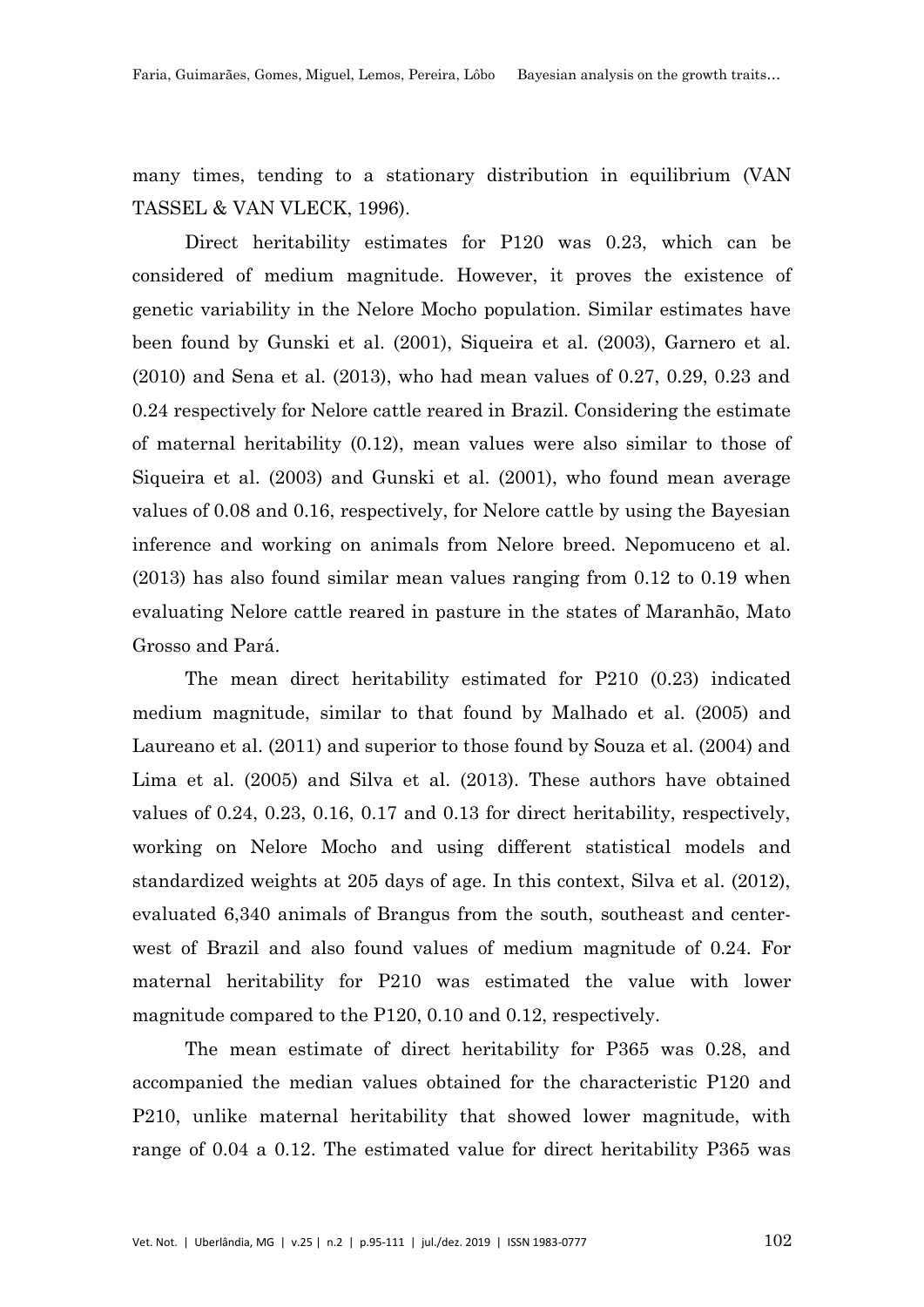lower than that estimated by Faria et al. (2007). These authors, conducting studies using the Bayesian analysis and Nelore animals found results of 0.49. Previous studies by Gonçalves et al. (2011) and Silva et al. (2013) have also estimated, for Nelore cattle, higher heritability than those found in this study for P365. The mean values estimated for direct heritability of P450 had high magnitude, 0.33, the same has been found by Faria et al. (2007) and Sena et al. (2013).

As shown in Table 3, estimates of direct heritabilities were higher for growth traits evaluated in the growing phase compared to the traits assessed in the rearing phase. Consequently, it suggests greater genetic variability for growth traits at yearling which allows obtaining greater genetic progress with the selection. Thus, the inclusion of P450 in developing selection indices for Nelore Mocho cattle reared in the Cerrado biome is recommended.

Table 3. Estimates of mean (co) variance components and genetic parameters for grow traits 120 (P120), 210 (P210), 365 (P365) and 450 (P450) days of age in Nelore Mocho cattle, raised on pastures in the Cerrado biome.

| Trait                                           | Mean     | Mode     | Median   | Region of credibility (95%) |
|-------------------------------------------------|----------|----------|----------|-----------------------------|
| P <sub>120</sub>                                |          |          |          |                             |
| $\sigma^2$                                      | 50.68    | 49.63    | 50.33    | $41.22\ a\ 60.07$           |
| $\sigma_{\scriptscriptstyle\jmath\mskip-1mu m}$ | $-11.34$ | $-11.69$ | $-11.50$ | $-17.58$ a $-6.06$          |
| $\sigma^2$                                      | 26.76    | 27.08    | 26.54    | 20.76 a 34.70               |
| $\sigma^2$                                      | 37.68    | 37.73    | 37.68    | 33.58 a 41.58               |
| $\sigma^2$                                      | 117.00   | 116.19   | 116.90   | 111.61 a 122.30             |
| $h^2$                                           | 0.23     | 0.22     | 0.23     | 0.19a0.27                   |
| $h_{\dots}^2$                                   | 0.12     | 0.12     | 0.12     | 0.09a0.16                   |
| $r_{\scriptscriptstyle \sigma\!m}$              | $-0.31$  | $-0.31$  | $-0.31$  | $-0.43$ a $-0.18$           |
| P <sub>210</sub>                                |          |          |          |                             |
| $\sigma^2$                                      | 101.59   | 100.02   | 100.41   | 85.77 a 123.52              |
| $\sigma_{\scriptscriptstyle\it am}$             | $-16.83$ | $-18.61$ | $-16.50$ | $-29.72a - 6.71$            |
| $\sigma^2$                                      | 44.03    | 41.76    | 43.27    | 34.33 a 55.62               |
|                                                 | 80.09    | 79.68    | 79.84    | 72.60 a 87.44               |
| $\sigma^2$ <sub>2</sub>                         | 216.63   | 218.12   | 217.35   | 205.15 a 226.88             |
| $h^2_{\mu}$                                     | 0.23     | 0.23     | 0.23     | $0.20$ a $0.27$             |
| $h_{\dots}^2$                                   | 0.10     | 0.09     | 0.10     | $0.08$ a $0.13$             |
| $r_{\scriptscriptstyle am}$                     | $-0.25$  | $-0.28$  | $-0.25$  | $-0.39$ a $-0.11$           |
| P365                                            |          |          |          |                             |
| $\sigma^2$                                      | 148.75   | 143.32   | 146.91   | $123.00$ a $177.80\,$       |
| $\sigma_{\scriptscriptstyle \mu\nu}$            | $-28.05$ | $-24.44$ | $-26.76$ | $-45.89a -15.26$            |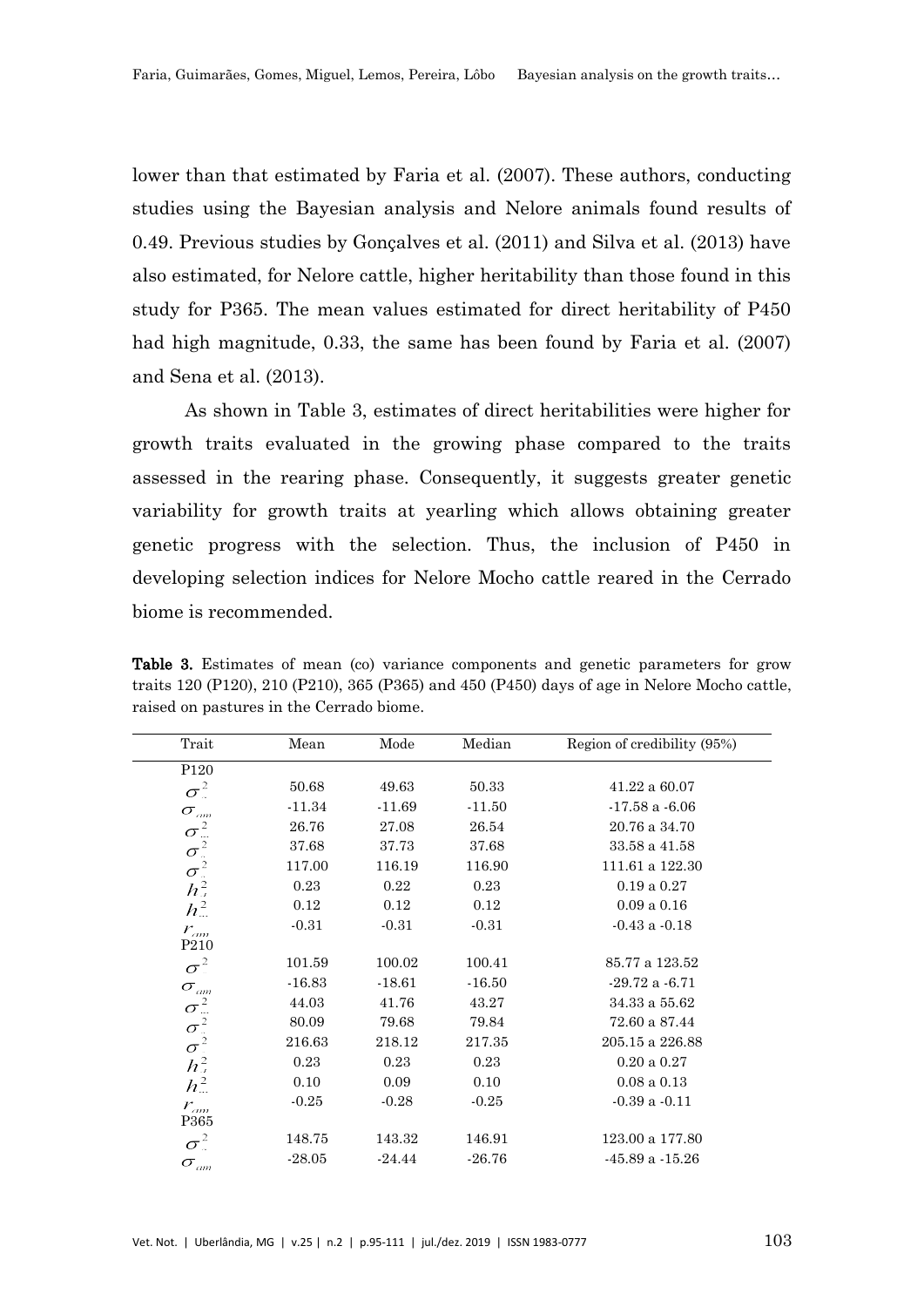|                                                       | 37.55    | 34.60    | 36.40    | 23.90 a 55.49       |
|-------------------------------------------------------|----------|----------|----------|---------------------|
| $\frac{\sigma_{\mathrm{r}}^2}{\sigma_{\mathrm{r}}^2}$ | 56.45    | 53.58    | 56.62    | 45.92 a 66.19       |
| $\sigma^2$                                            | 316.36   | 318.63   | 316.60   | 295.39 a 333.45     |
| $h^2$                                                 | 0.28     | 0.27     | 0.28     | $0.23$ a $0.33$     |
| $h_{\infty}^2$                                        | 0.07     | 0.06     | 0.07     | $0.04$ a $0.10$     |
| $r_{\scriptscriptstyle \sigma\!m}$                    | $-0.37$  | $-0.35$  | $-0.37$  | $-0.52$ a $-0.24$   |
| P <sub>450</sub>                                      |          |          |          |                     |
| $\sigma^2$                                            | 203.05   | 203.62   | 203.19   | 167.22 a 242.71     |
| $\sigma_{\scriptscriptstyle\it am}$                   | $-34.76$ | $-35.48$ | $-34.35$ | $-53.36$ a $-19.92$ |
| $\sigma^2$                                            | 26.26    | 27.71    | 26.93    | 13.45 a 38.77       |
|                                                       | 50.39    | 47.83    | 49.93    | 39.18 a 62.92       |
| $\frac{\sigma^2}{\sigma^2}$                           | 358.34   | 355.74   | 357.23   | 336.63 a 381.79     |
| $h^2_{\mu}$                                           | 0.33     | 0.33     | 0.33     | $0.28$ a $0.39$     |
| $h^2$                                                 | 0.04     | 0.04     | 0.04     | 0.02 a 0.06         |
| $r_{\scriptscriptstyle \sigma\sigma}$                 | $-0.48$  | $-0.50$  | $-0.48$  | $-0.63$ a $-0.24$   |
|                                                       |          |          |          |                     |

 $\sigma_a^2$  = genetic variance components direct additive genetic;  $\sigma_{am}$  = covariance between direct and maternal additive effects;  $\sigma_{m}^2$  direct additive maternal genetic variance;  $\sigma_{apm}^2$ = maternal permanent environmental variance;  $\sigma_{e}^2$  = residual variance;  $h_d^2$  = direct heritability;  $h_m^2$  = maternal heritability and  $r_{am}$  = genetic correlation between direct and maternal additive effects.

With regard to the characteristics GPND and GPDS, the direct heritability estimates were of medium magnitude, 0.18 and 0.24, respectively (Table 4). The direct heritability estimate for GPND was similar than observed by Cardoso et al. (2001) who used data on weight gain from birth to weaning in Angus breed animals obtaining a result of 0.25. It did not occur with the direct heritability estimated by Cardoso et al. (2004) for post-weaning weight gain of Angus cattle whose value was 0.20. The results obtained by Laureano et al. (2011) compared the estimates of maternal heritability of GPND and GPDS, and direct heritability to GPDS were lower than those obtained in this study, being 0.06, 0.04 and 0.23, respectively. That same author has obtained a result of 0.21 of direct estimate of heritability, higher than that found on this study.

Albuquerque and Meyer (2001) reported that with the animal aging the maternal additive genetic effect decreases, which it has also been observed in this study on the analysis of the maternal heritability that decreased with increasing age of animals. However, estimates of maternal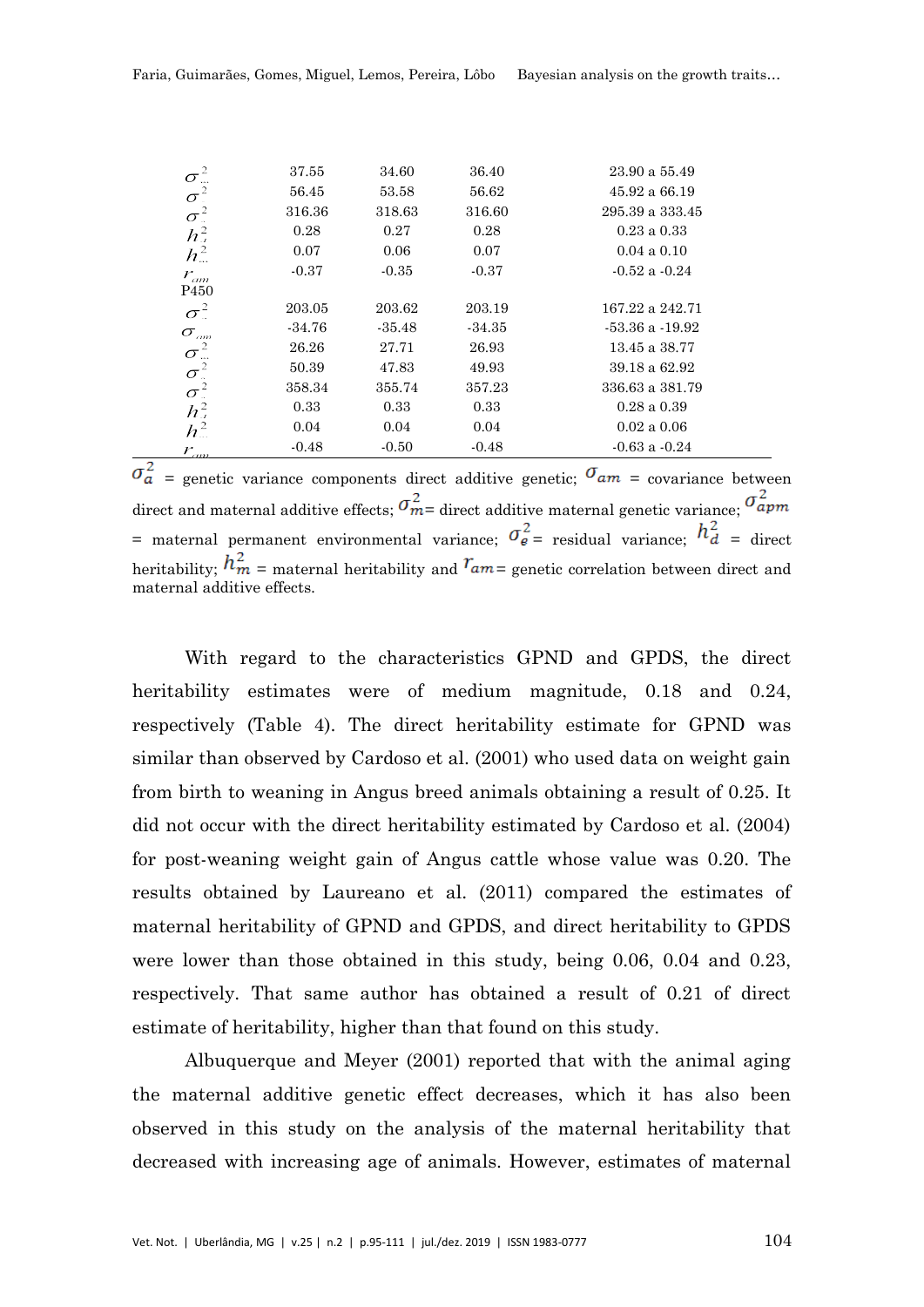heritability for growth traits evaluated in the growing phase were not zero, which proves the influence of maternal effect on the phenotype of growth characteristics evaluated annually and yearling and therefore, there is need to include this effect in models of genetic analysis.

The average estimates for components of covariance between direct and maternal effects were negative for all growth traits evaluated, as well as the genetic correlation between direct and maternal additive effects, indicating antagonism between direct and maternal additive genetic effect.

Importantly, since few studies have been found on the estimation of genetic parameters for production traits in Nelore Mocho cattle and further research is recommended, given the increased breed population and its importance to the Brazilian cattle industry.

| Trait                                   | Mean     | Mode     | Median   | Region of credibility (95%) |
|-----------------------------------------|----------|----------|----------|-----------------------------|
| <b>GPND</b>                             |          |          |          |                             |
| $\sigma^2$                              | 71.89    | 74.15    | 71.84    | 56.18 a 88.52               |
| $\sigma_{\scriptscriptstyle\it am}$     | $-14.08$ | $-14.90$ | $-14.38$ | $-24.68$ a $-3.04$          |
| $\sigma^2$                              | 40.69    | 36.17    | 40.01    | 28.51 a 55.53               |
|                                         | 84.65    | 85.98    | 85.14    | 72.83 a 94.25               |
| $\sigma_z^2$<br>$\sigma_z^2$<br>$h_z^2$ | 223.94   | 224.24   | 223.95   | 214.53 a 235.24             |
|                                         | 0.18     | 0.18     | 0.18     | $0.14$ a $0.21$             |
| $h_{\infty}^2$                          | 0.10     | 0.09     | 0.10     | 0.07 a 0.13                 |
| $r_{\scriptscriptstyle am}$             | $-0.26$  | $-0.30$  | $-0.27$  | $-0.42$ a $-0.06$           |
| GPDS                                    |          |          |          |                             |
| $\sigma^2$                              | 78.80    | 78.02    | 78.52    | 59.85 a 97.60               |
| $\sigma_{\scriptscriptstyle\it{am}}$    | $-30.01$ | $-27.54$ | $-29.11$ | $-43.03$ a $-20.03$         |
| $\sigma^2$                              | 16.77    | 12.67    | 15.67    | 9.92 a 27.85                |
|                                         | 13.94    | 13.40    | 13.89    | 7.66 a 19.78                |
| $\sigma_z^2$                            | 241.71   | 242.91   | 241.54   | 230.36 a 253.47             |
| $h^2_{a}$                               | 0.24     | 0.24     | 0.24     | 0.19a0.30                   |
| $h^2$                                   | 0.05     | 0.04     | 0.05     | $0.03$ a $0.09$             |
| $r_{\scriptscriptstyle \sigma\sigma}$   | $-0.83$  | $-0.84$  | $-0.84$  | $-0.90$ a $-0.73$           |

Table 4 Estimates of mean (co) variance components and genetic parameters for weight gain from birth to weaning (GPND) and weight gain from weaning to yearling (GPDS) in Nelore Mocho cattle, raised on pastures in the Cerrado biome.

 $\sigma_a^2$  = genetic variance components direct additive genetic;  $\sigma_{am}$  = covariance between direct and maternal additive effects;  $\sigma_{m}^2$  direct additive maternal genetic variance;  $\sigma_{apm}^2$ = maternal permanent environmental variance;  $\sigma_{e}^2$  = residual variance;  $h_d^2$  = direct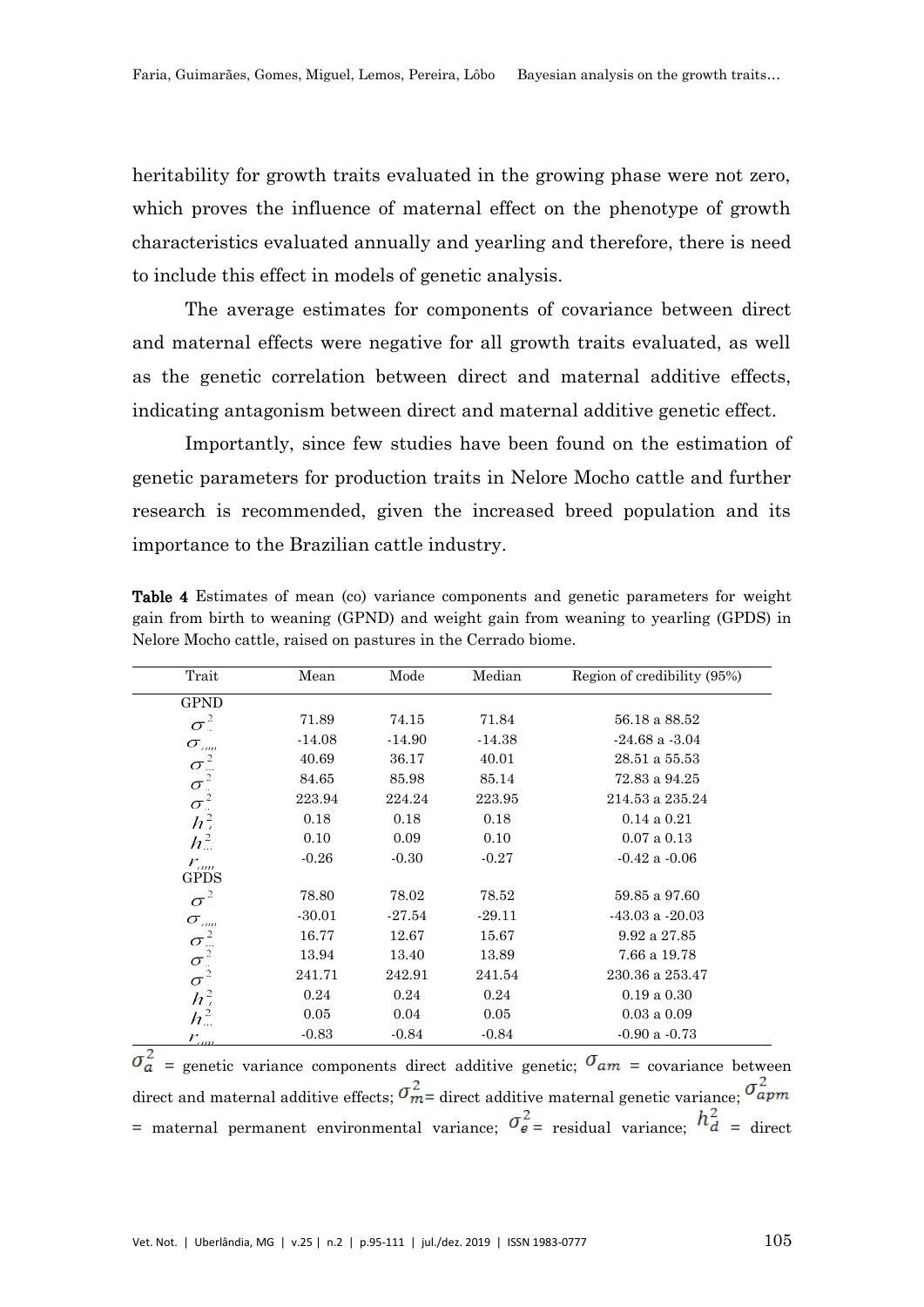heritability;  $h_m^2$  = maternal heritability and  $r_{am}$  = genetic correlation between direct and maternal additive effects.

# **Conclusion**

This study sought to estimate the (co) variances components on the genetic parameters for growth traits in Nelore Mocho cattle, raised in Cerrado biome, in Brazil. By using Bayesian statistics, it comes to conclusion that the direct heritability estimates were of medium to high magnitude, indicating the existence of genetic variability for growth traits in Nelore Mocho cattle. Those statistical results lead to recommend the inclusion of yearling weight (P450) in the selection indices for Nelore Mocho cattle, for the improvement of the herd

## Acknowledgements

We are grateful to the ANCP and CNPq for providing the data and technical-scientific support.

\*\*\*

# Análise bayesiana para características de crescimento em bovinos da raça nelore mocho criados em bioma cerrado

#### RESUMO

O objetivo deste estudo foi estimar os componentes de (co) variância e parâmetros genéticos para as características de crescimento de bovinos da raça Nelore Mocho criados em bioma Cerrado, utilizando a inferência bayesiana. As informações foram obtidas de 48.063 animais Nelore Mocho, nascidos entre 1987 a 2009, provenientes de rebanhos participantes do Programa Nelore Brasil da Associação Nacional de Criadores e Pesquisadores (ANCP). Foram avaliadas as características de pesos padronizados aos 120 (P120), 210 (P210), 365 (P365) e 450 (P450) dias de idade, além do ganho de peso do nascimento a desmama (GPND) e o ganho de peso da desmama ao sobreano (GPDS). Os componentes de (co) variância e parâmetros genéticos foram estimados por meio de análises uni-características considerando a estatística bayesiana sob modelo animal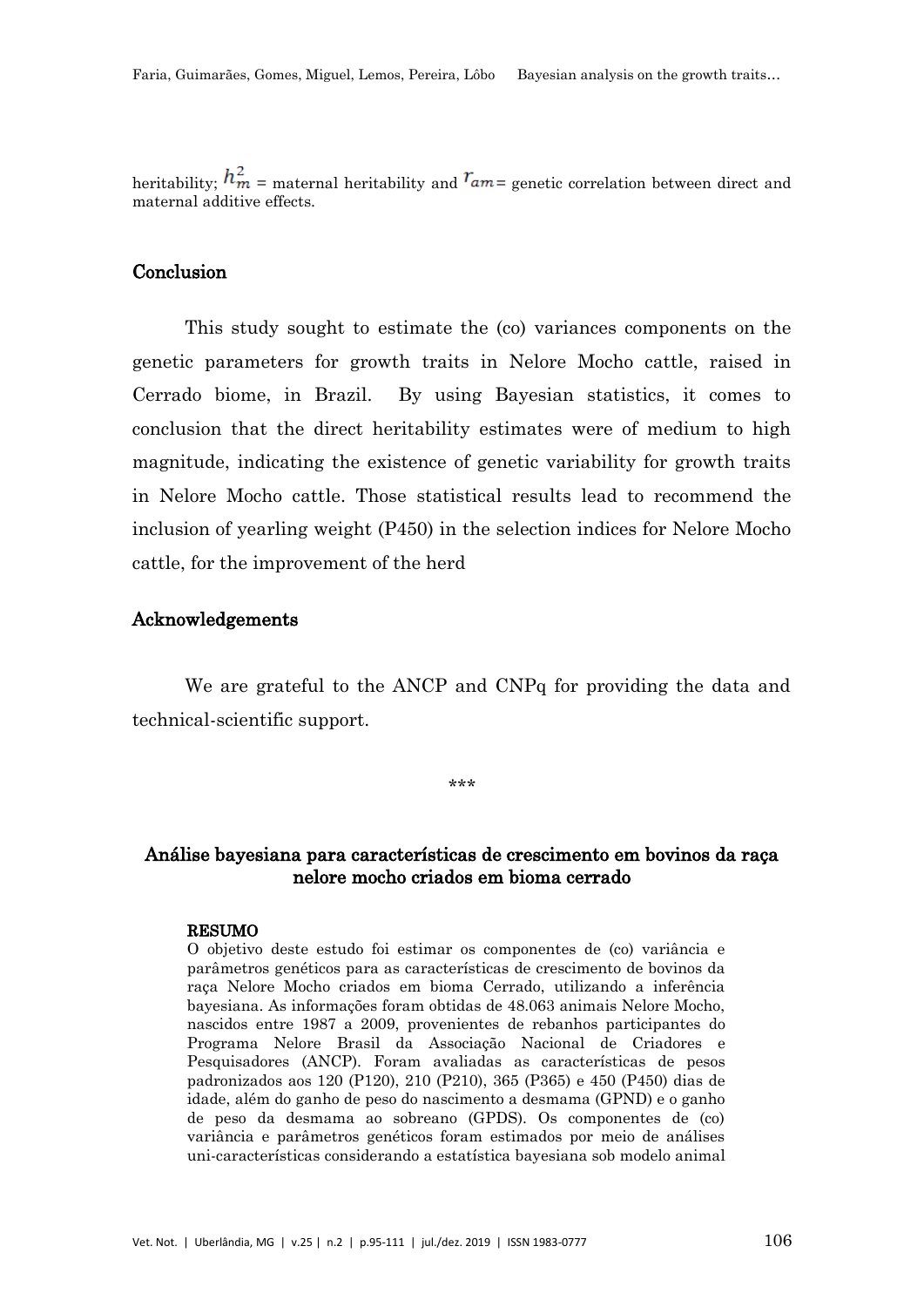e utilizando o programa MTGSAM (Multiple Trait using Gibbs Sampler under Animal Model). Os valores estimados para as herdabilidades foram de média a alta magnitude para todas as características de pesos padronizados (variando de 0,23 a 0,33) e de média magnitude para as características de ganho em peso (0,18 para GPND e 0,24 para GPDS). As herdabilidades estimadas indicaram a existência de variabilidade genética para as características de crescimento na raça Nelore Mocho, portanto, a seleção direta para tais características trará progresso genético apreciável. Palavras-chave: Bovinos de Corte; Herdabilidade; Seleção.

\*\*\*

#### References

ABIEC. Associação brasileira das indústrias exportadoras de carne: rebanho bovino brasileiro, 2012. Disponível em: http://www.abiec.com.br/. Acesso em: 5 de novembro de 2017.

ALBUQUERQUE, L.G.; MEYER, K. Estimates of direct and maternal genetic effects for weights from birth to 600 days of age in Nelore cattle. Journal Animal Breeding Genetics, v.118, 83-92, 2001. [https://doi.org/10.1046/j.1439-](https://doi.org/10.1046/j.1439-0388.2001.00279.x) [0388.2001.00279.x](https://doi.org/10.1046/j.1439-0388.2001.00279.x)

AMARAL, R.S.; CARNEIRO, P.L.S.; MARTINS FILHO R.; AMBROSINI, D.P.; MALHADO, C.H.M. Tendências, parâmetros fenotípicos e genéticos de características de crescimento em bovinos Nelore mocho do Nordeste brasileiro. Revista Brasileira de Saúde e Produção Animal, v.15, 261-271, 2014. <https://doi.org/10.1590/S1519-99402014000200003>

CARDOSO, F.F.; CARDELLINO, R.A.; CAMPOS, L.T. Componentes de (co)variância e parâmetros genéticos para caracteres produtivos à desmama de bezerros Angus criados no Estado do Rio Grande do Sul. Revista Brasileira de Zootecnia, v.30, 41-48, 2001.<https://doi.org/10.1590/S1516-35982001000100008>

CARDOSO, F.F.; CARDELLINO, R.A.; CAMPOS, L.T. (2004). Componentes de (co)variância e parâmetros genéticos de caracteres pós-desmama em bovinos da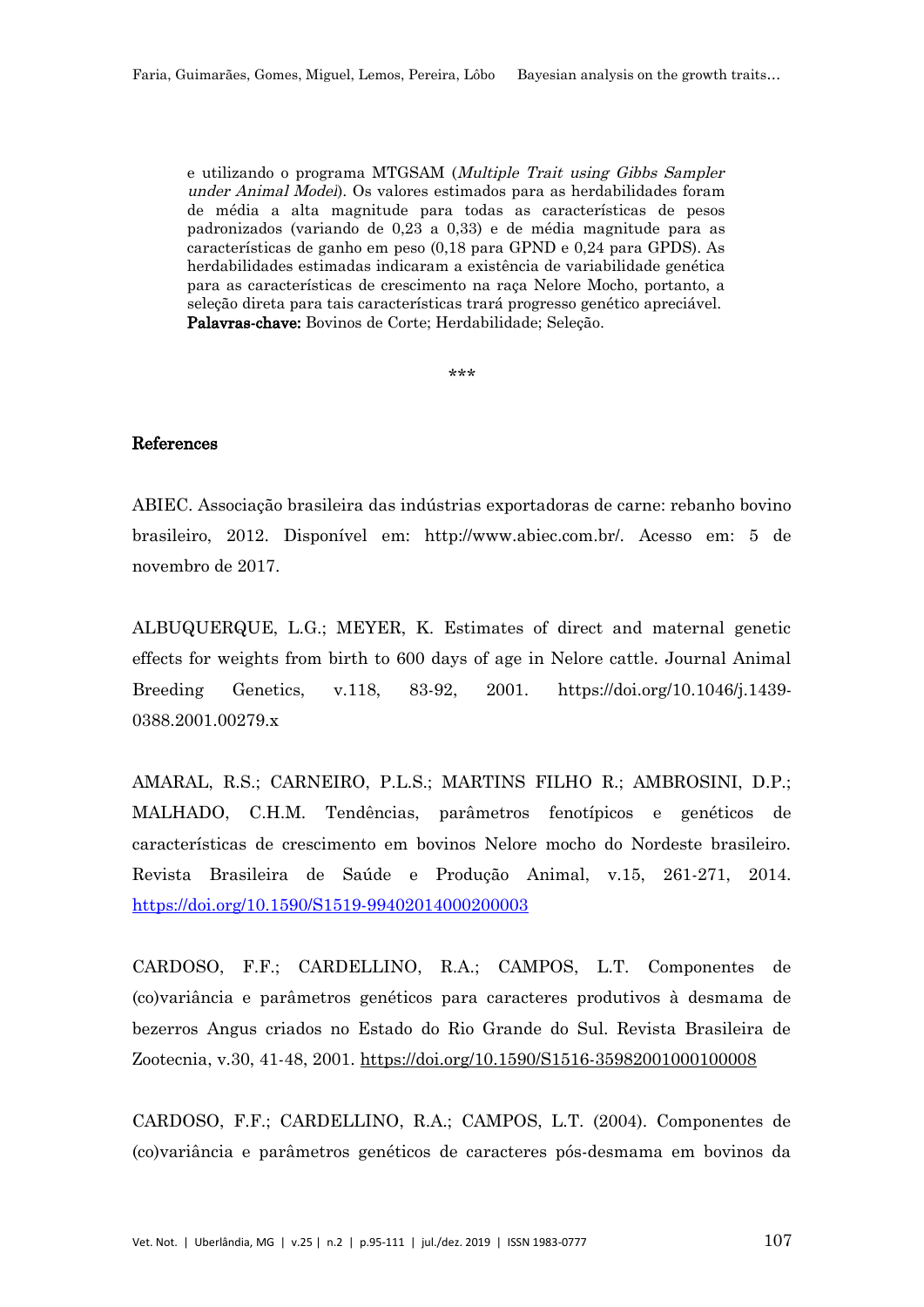raça Angus. Revista Brasileira de Zootecnia, v.33, 313-319, 2004. <https://doi.org/10.1590/S1516-35982004000200006>

CONCEIÇÃO, F.M.; FERRAZ FILHO, P.B.; SILVA, L.O.C.; BRAGANÇA, V.L.C.; SOUZA, J.C. Fatores ambientais que influenciam o peso à desmama, ano e sobreano em bovinos da raça Nelore Mocha, no Sudeste de Mato Grosso do Sul - Brasil. Archives of Veterinary Science, v.10, 157-165, 2005. <https://doi.org/10.5380/avs.v10i2.4432>

FARIA, C.U.; MAGNABOSCO, C.U.M.; ALBUQUERQUE, L.G.; REYES, A.R.; BEZERRA, L.A.F.B; LÔBO, R.B. Estimativas de correlações genéticas entre escores visuais e características de crescimento em bovinos da raça Nelore utiliza modelos bayesianos linear-limiar. Ciência Animal Brasileira, v.9, p.327-340, 2008.

FERRAZ FILHO, P.B.; SILVA, L.O.C.; ALENCAR, M.M.; SOBRINHO, E.B.; SOUZA, J.C. Tendência genética em pesos de bovinos da raça Nelore Mocha no Brasil. Arquivos de Ciências Veterinárias e Zoologia da UNIPAR, v.5, 9-13, 2002.

FERREIRA J.L.; LOPES F.B.; MARQUES E.G.; SILVA M.C.; ASSIS A.S.; PEREIRA L.S.; NEPOMUCENO L.L. Estudo genético quantitativo em características produtivas de bovinos da raça Nelore criados na Região Norte do Brasil. Revista Brasileira de Medicina Veterinária, v. 36, 11-17, 2014.

GARNERO, A. DEL V.; LÔBO, R.B.; BEZERRA, L.A.F.; OLIVEIRA, H.N. Comparação entre alguns critérios de seleção para crescimento na raça Nelore. Revista Brasileira de Zootecnia, v.30, 714-718, 2001. <https://doi.org/10.1590/S1516-35982001000300016>

GARNERO, A.V.; MUÑOZ, M.C.C.D.; MARCONDES, C.R.; LÔBO, R.B.; LIRA, T.; GUNSKI, R.J. Estimação de parâmetros genéticos entre pesos pré e pós-desmama na raça Nelore. Archivos de Zootecnia, v.59, 307-310, 2010. [https://doi.org/10.4321/](https://doi.org/10.4321/S0004-05922010000200019) [S0004-05922010000200019](https://doi.org/10.4321/S0004-05922010000200019)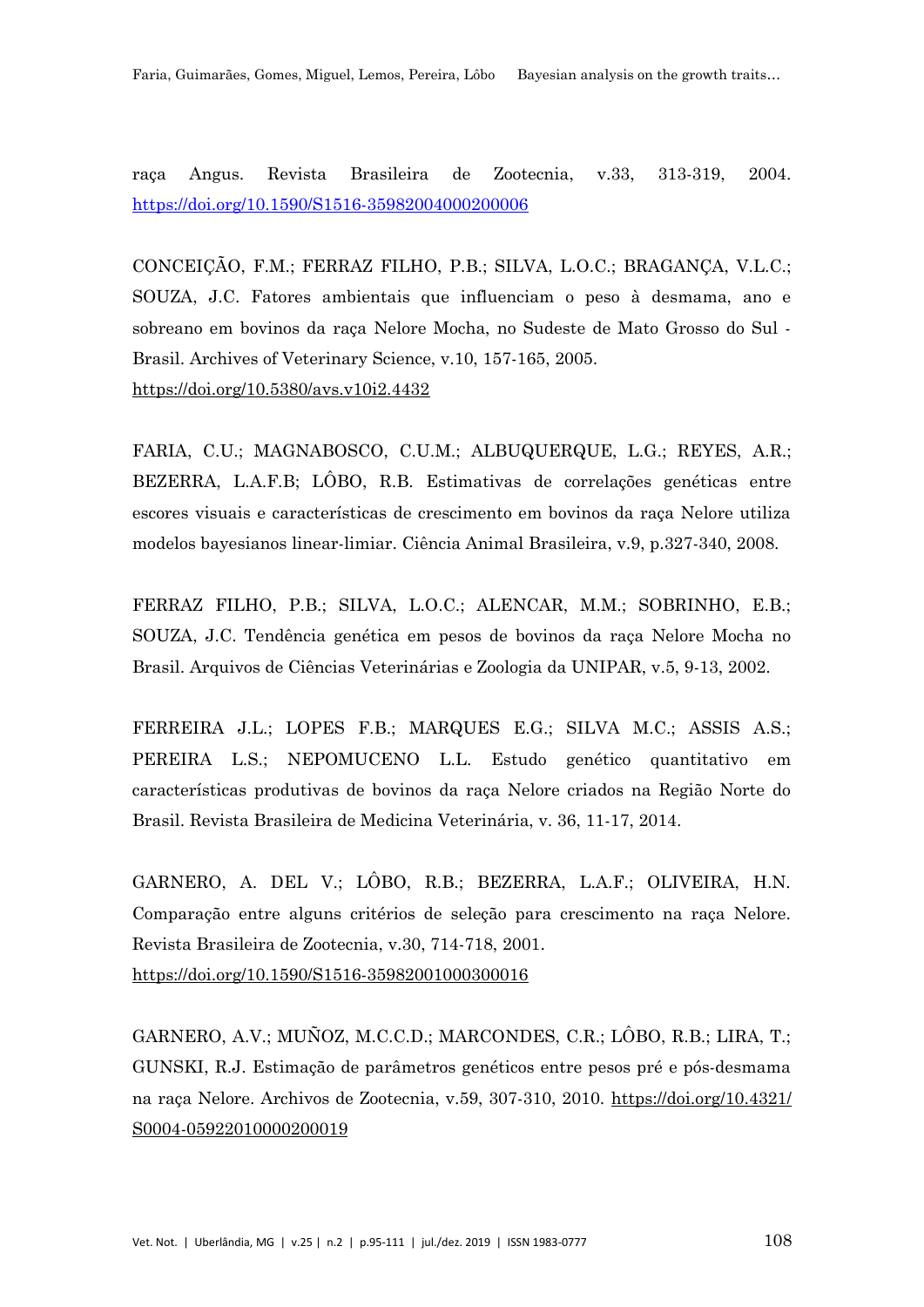GONÇALVES, F.M.; PIRES, A.V.; PEREIRA, I.G.; GARCIA, D.A.; FARAH, M.M.; MEIRA, C.T.; CRUZ, V.A.R. Avaliação genética para peso corporal em um rebanho Nelore. Arquivo Brasileiro de Medicina Veterinária e Zootecnia, v.63, 158-164. <https://doi.org/10.1590/S0102-09352011000100024>

GUNSKI, R.J.; GARNERO, A.V.; REYES, A.B.; BEZERRA, L.A.F.; LÔBO, R.B. Estimativas de parâmetros genéticos para características incluídas em critérios de seleção em gado Nelore. Ciência Rural, v.31, 603-607, 2001. [https://doi.org/10.1590/](https://doi.org/10.1590/S0103-84782001000400007) [S0103-84782001000400007](https://doi.org/10.1590/S0103-84782001000400007)

LAUREANO, M.M.M.; BOLIGON, A.A.; COSTA, R.B.; FORNI, S.; SEVERO, J.L.P.; ALBUQUERQUE, L.G. Estimativas de herdabilidade e tendências genéticas para características de crescimento e reprodutivas em bovinos da raça Nelore. Arquivo Brasileiro de Medicina Veterinária e Zootecnia, v.63, 143-152, 2011. <https://doi.org/10.1590/S0102-09352011000100022>

LIMA, A.E.S.; FERRAZ FILHO, P.B.; SILVA, L.O.C.; SOUZA, J.C.; GONDO, A. Efeitos genéticos diretos e maternos e suas tendências em pesos à desmama de bovinos da raça Nelore Mocha, na região pecuária de Goiás. Archives of Veterinary Science, v.10, 69-74, 2005.<https://doi.org/10.5380/avs.v10i2.4419>

MALHADO, C.H.M.; CARNEIRO, P.L.S.; MARTINS FILHO, R.; AZEVEDO, D.M.M.R.; FACO, O.; MACHADO, C.H.C.; PICCININ, A. Tendência e parâmetros genéticos paro o peso aos 205 dias de idade em bovinos da raça Nelore Mocho no estado da Bahia. Revista Científica de Produção Animal, v.7, 28-34, 2005.

MARCONDES, C.R.; BERGMANN, J.P.; ELER, J.B.S.; FERRAZ, J.B.S.; PEREIRA, J.C.C.; PENNA, V.M. Análise de alguns critérios de seleção para características de crescimento na raça Nelore. Arquivo Brasileiro de Medicina Veterinária e Zootecnia, v.52, 83-89, 2000.

<https://doi.org/10.1590/S0102-09352000000100018>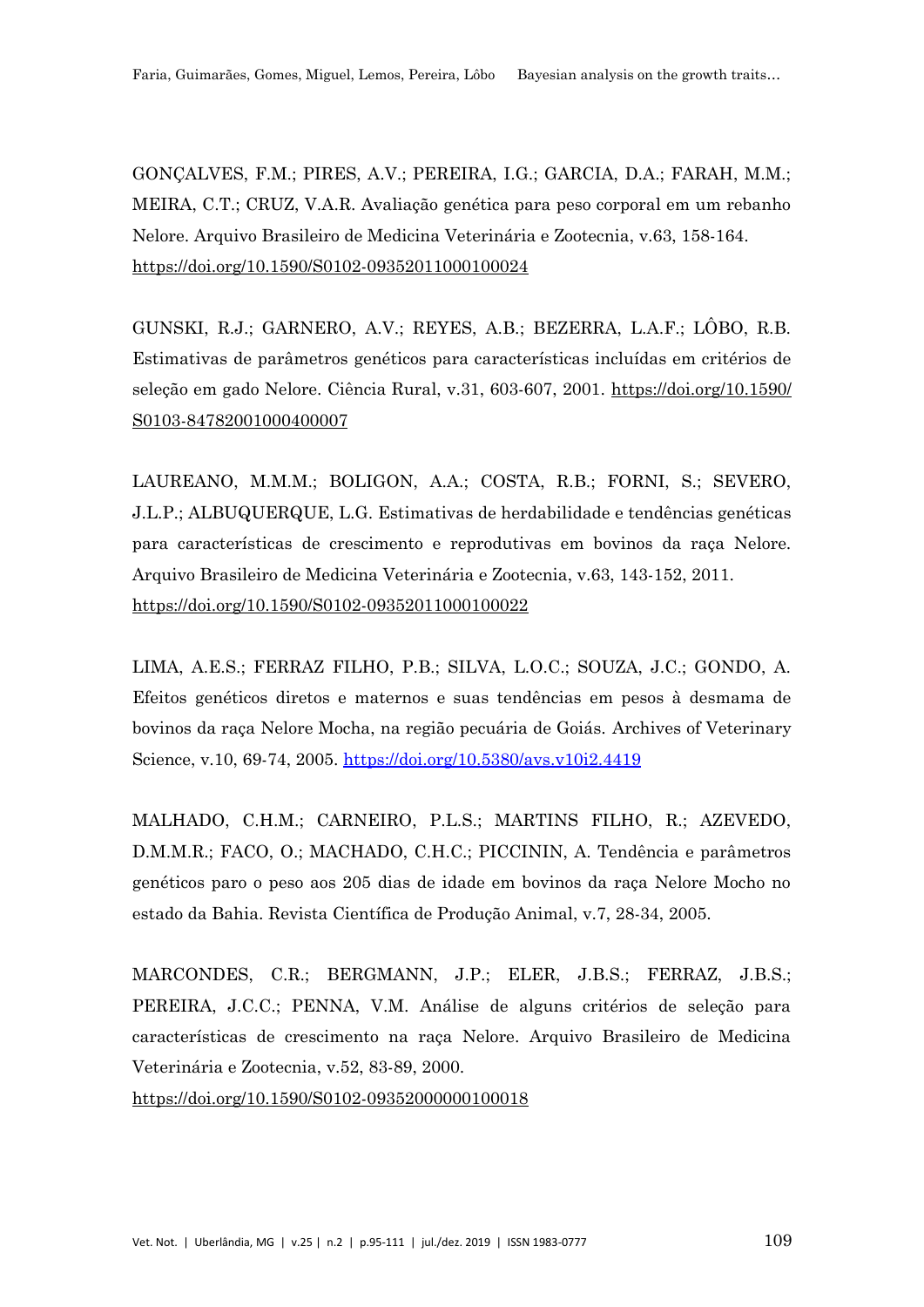NEPOMUCENO, L.L.; LIRA, T.S.; LOPES, F.B.; LÔBO, R.B.; FERREIRA, J.L. Interação genótipo-ambiente para características sob efeito maternal na raça Nelore nos estados do Maranhão, Mato Grosso e Pará. Revista Brasileira de Saúde e Produção Animal, v.14, 269-276, 2013. [https://doi.org/10.1590/S1519-](https://doi.org/10.1590/S1519-99402013000200002) [99402013000200002](https://doi.org/10.1590/S1519-99402013000200002)

PAYÁ, S.B.; SIMÕES, A.C.; FERRAZ FILHO, P.B.; SILVA, L.O.C.; SOUZA, J.C. Causas de variações não genéticas e interações estação x região em pesos de animais de rebanhos Nelore Mocho em áreas inclusas na região pecuária leiteira. Archives of Veterinary Science, v.12, 8-12, 2007. <https://doi.org/10.5380/avs.v12i2.9902>

SANTOS, P.F.; MALHADO, C.H.M.; CARNEIRO, P.L.S.; MARTINS FILHO, R.; AZEVÊDO, D.M.M.R.; CUNHA, E. E.; FERRAZ FILHO, P.B. Correlação genética, fenotípica e ambiental em características de crescimento de bovinos da raça Nelore variedade Mocha. Archives of Veterinary Science, v.10, 55-60, 2005. <https://doi.org/10.5380/avs.v10i2.4414>

SILVA, J.A.V.; DIAS, L.T.; ALBUQUERQUE, L.G. Estudo genético da precocidade sexual de novilhas em um rebanho Nelore. Revista Brasileira de Zootecnia, v.32, 1568-1572, 2005.<https://doi.org/10.1590/S1516-35982005000500017>

SILVA, R.M.; SOUZA, J.C.; SILVA, L.O.C.; SILVEIRA, M.V.; FREITAS, J.A.; MARÇAL, M.F. Parâmetros e tendências genéticas para pesos de várias idades em bovinos Nelore. Revista Brasileira de Saúde e Produção Animal, v.14, 21-28, 2013. <https://doi.org/10.1590/S1519-99402013000100003>

SIQUEIRA, R.L.P.G.; OLIVEIRA, J.A.; LÔBO, R.B.; BEZERRA, L.A.F.; TONHATI, H. Análise da variabilidade genética aditiva de características de crescimento da raça Nelore. Revista Brasileira de Zootecnia, v.32, 99-105, 2003. <https://doi.org/10.1590/S1516-35982003000100013>